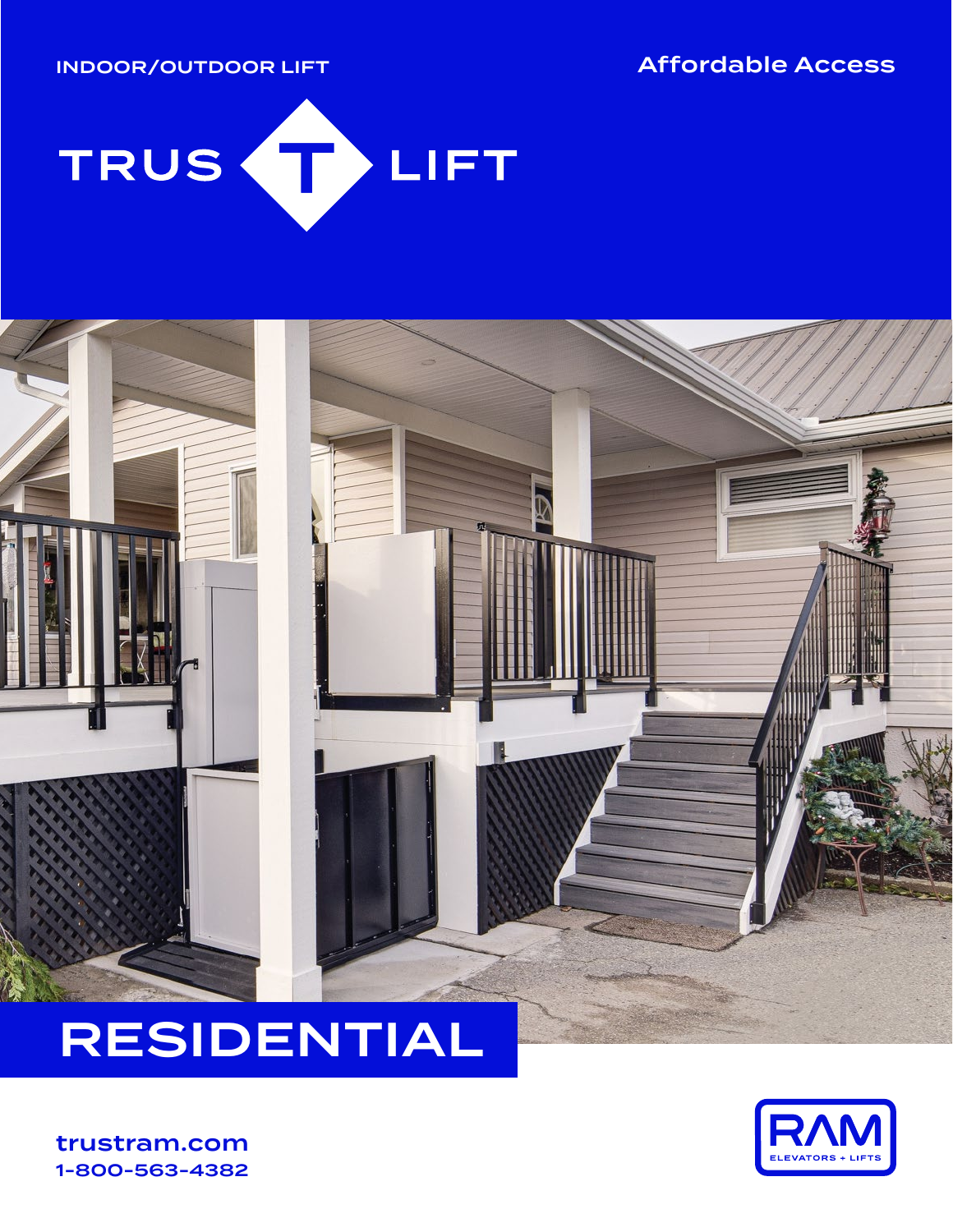# UNCOMPROMISING DEPENDABILITY

**With its compact size and simple installation, the Trus-T-Lift's legacy of affordable mobility spans over 25 years.**

Engineered for both indoor and outdoor spaces, the Trus-T-Lift is an intuitive wheelchair lift for vertical rises up to 14ft. Oversized Soft Touch Controls offer riders total independence, even with limited dexterity.





The Trus-T-Lift's durable design employs a non-slip metal platform and high-sided safety enclosures to make safety a priority year-round. And with its propriety drive system, the Trus-T-Lift is quiet, reliable and weather-resistant. Even in the most extreme conditions – like coastal and flood-prone areas and extreme heat and cold – the Trus-T-Lift keeps riders moving with confidence.

Be it comfortable travel in between floors or access to garages, porches, or decks, RAM conquers limitations so you can too. Our most impactful and most economical design yet was built to enhance living.

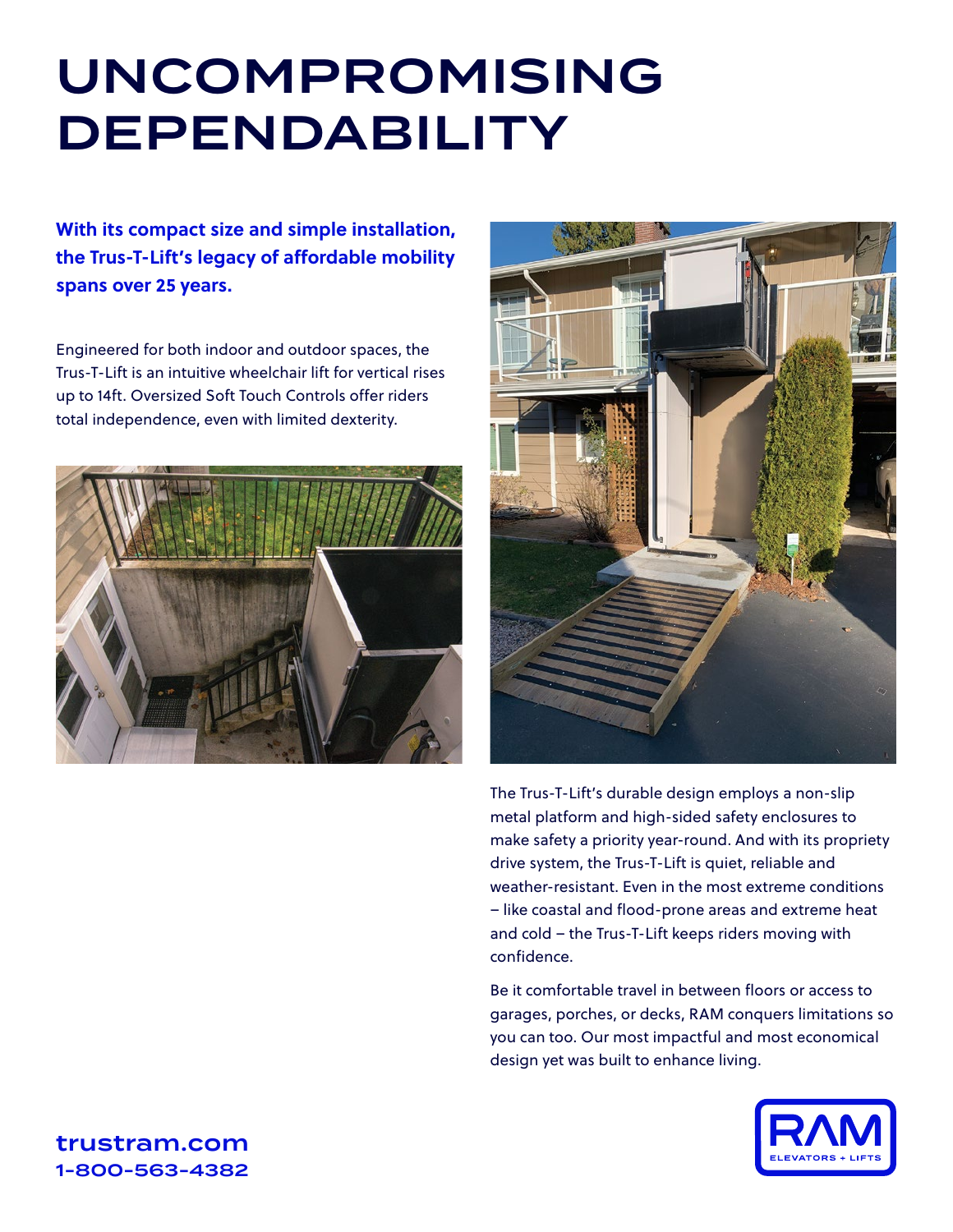# THE HIGHLIGHTS

#### IDEAL FOR:





Use



Use

LIFTING CAPACITY:

750 LBS

TRAVEL SPEED: 8 FT/MIN

### TRAVEL DISTANCE:

UP TO 14 FT

ENTRANCE/EXIT POINTS: in-out same side, straight through, adjacent

MAX PLATFORM SIZE: W42" x L60" (18 square feet)

### CUSTOMIZATION:

custom colours, trim, handrail, push button and entrance safety devices are available. Trus-T-Lifts can also be custom built to accommodate three-stops and/or atypical platform sizes to best meet your unique needs.





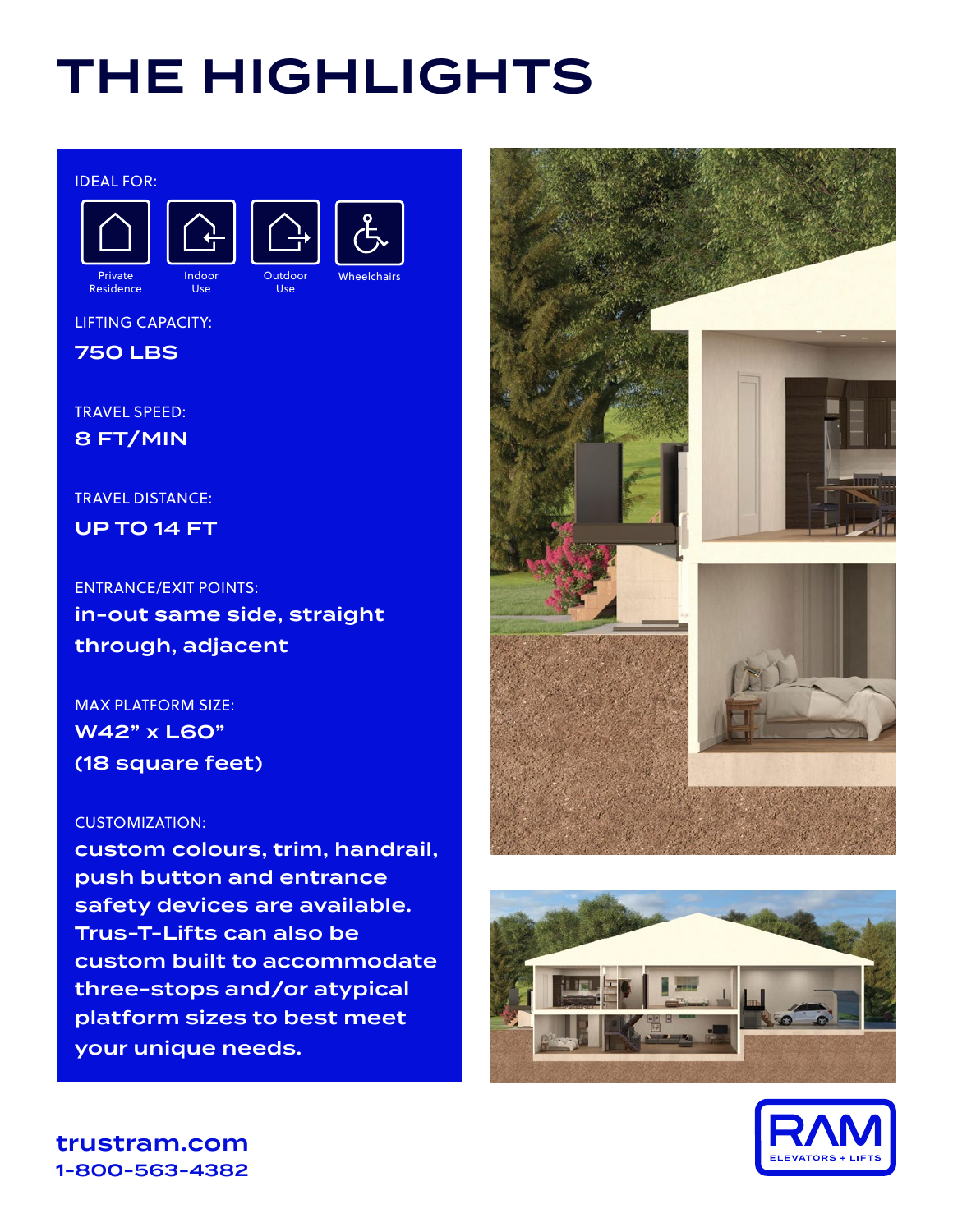# **Sizing**

|                                                    | <b>Platform Size</b> | <b>Total Footprint (with tower)</b> | <b>Tower Heights</b>  |                     |
|----------------------------------------------------|----------------------|-------------------------------------|-----------------------|---------------------|
|                                                    |                      |                                     | <b>Lifting Height</b> | <b>Tower Height</b> |
| <b>Straight</b><br><b>Through</b><br><b>Access</b> | W34" x L54"          | W49" x L54"                         | 28''                  | 50.5''              |
|                                                    |                      |                                     | 52"                   | 74.5''              |
| <b>Adjacent</b><br><b>Access</b>                   | W40" x L54"          | W54" x L54"                         | 72"                   | 94.5''              |
|                                                    |                      |                                     | 96"                   | 120.5"              |
|                                                    |                      |                                     | 120''                 | 144.5''             |
|                                                    |                      |                                     | 144''                 | 168.5''             |
|                                                    |                      |                                     | 168''                 | 192.5''             |

\*Custom platform sizes available upon request.

### Straight Through Access **Adjacent Access** Adjacent Access





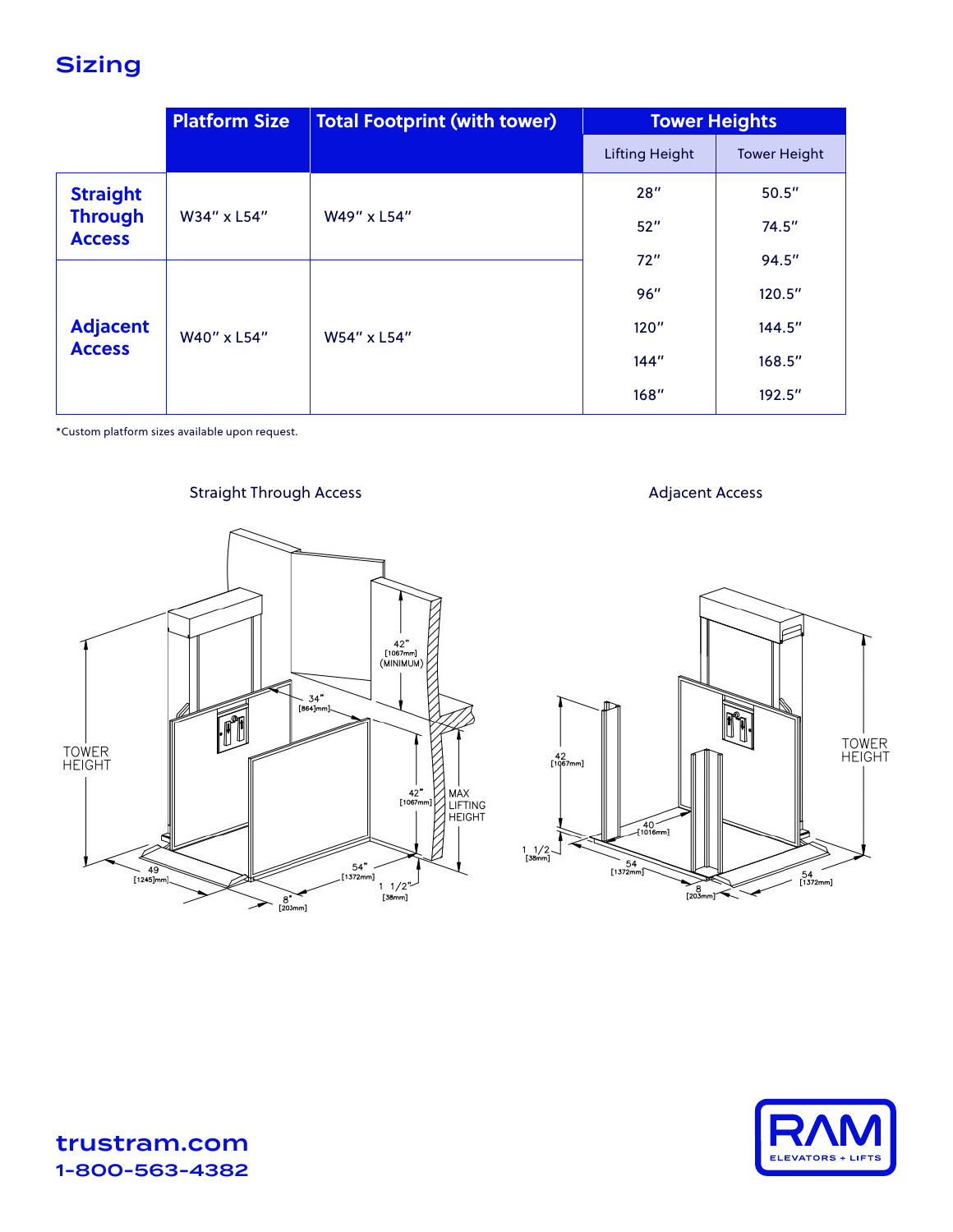# KEY FEATURES

#### Zero-Load Start Design

RAM's patented zero-load-start design allows the motor reach full speed before lifting the load. This unique feature allows for full functionality during extreme weather and extends the life of all power & drive components.

### Soft Touch Paddle

The patented RAM Soft Touch Paddle controls are oversized and responsive, allowing users to get moving with ease.

#### Total Customization

Customize your Trus-T-Lift's colours, trim, doors/gate, handrails and more. The lift can also be modified to accommodate three-stops and atypical platform sizes.

### Easy to Install

The Trus-T-Lift comes with easy to manoeuvre components that can be assembled quickly with minimum site preparation.

### All-Electric Drive System **RA**

RAM's field-proven electric drive system is reliable, powerful and whisper-quiet.

Plus, no hydraulic fluid = no harsh smells.

**RA** *= RAM Advantage, an essential feature found in all of our products.*



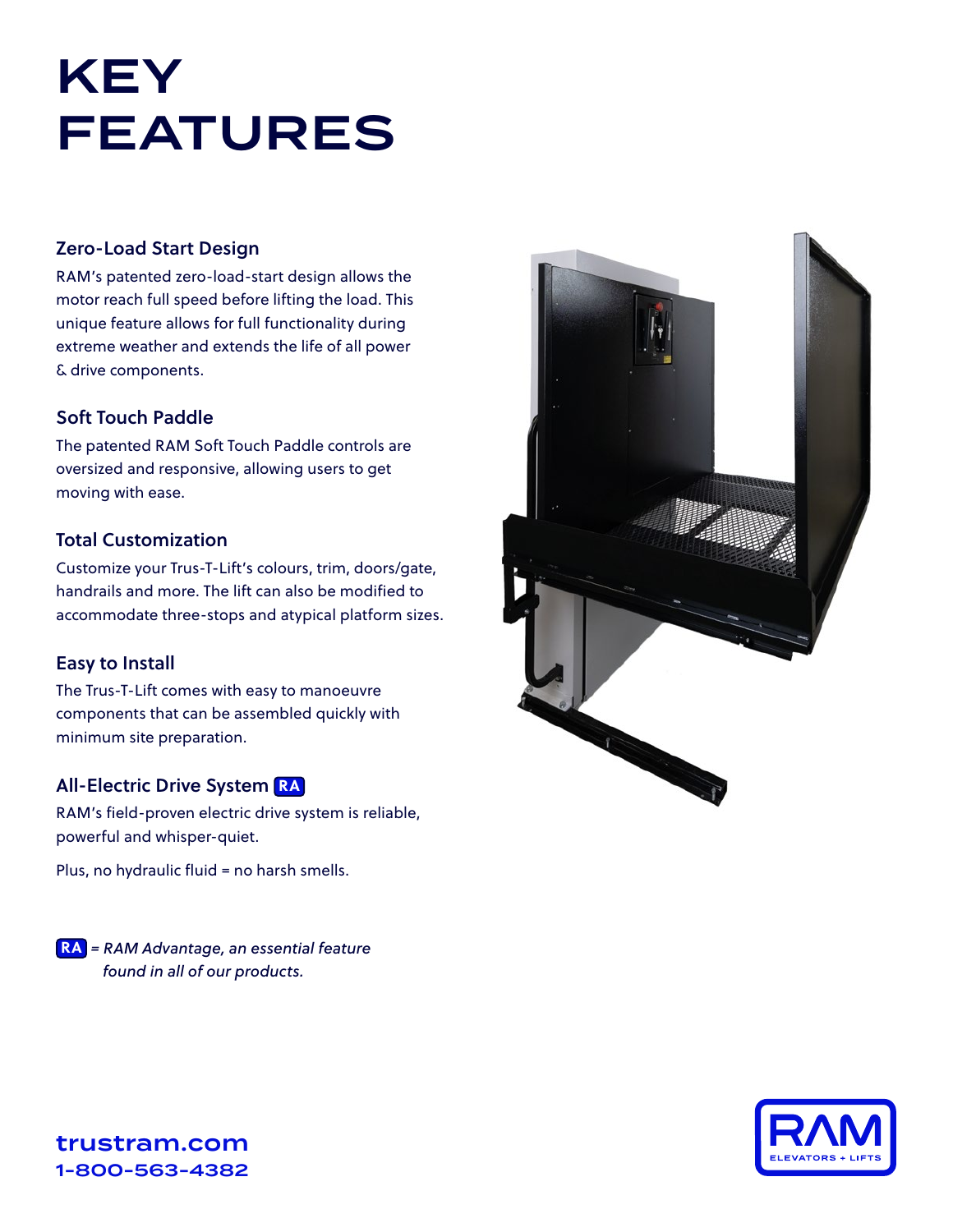

## Superior Reliability

Three tiers of emergency auxiliary power are available for every RAM product:

- 1. Emergency manual crank (Standard)
- 2. Battery backup lowering will run the motor in the down direction during a power outage (Optional)
- 3. Full battery 40-cycle backup that will run the motor with full load for 40 cycles during a power outage (Optional)

### Installation Considerations

Important things to consider for the installation location:

- Power availability 15amp, 110V dedicated circuit no more than 8 feet away
- Mounting to a wall especially for lifts with travel greater than 52in
- For exterior installations a secure footing typically a concrete pad 5ft x 5ft

### Code Relevance

Designed to meet ASME A18.1, CSA B613 and CSA B355 safety standards when properly equipped.

While RAM VPLs meet national standards, it is imperative to check State/Provincial and Local code requirements before installing to ensure compliance. All State/ Provincial and Local compliance is the responsibility of the purchaser. Some states may require fees for site preparation and permits.